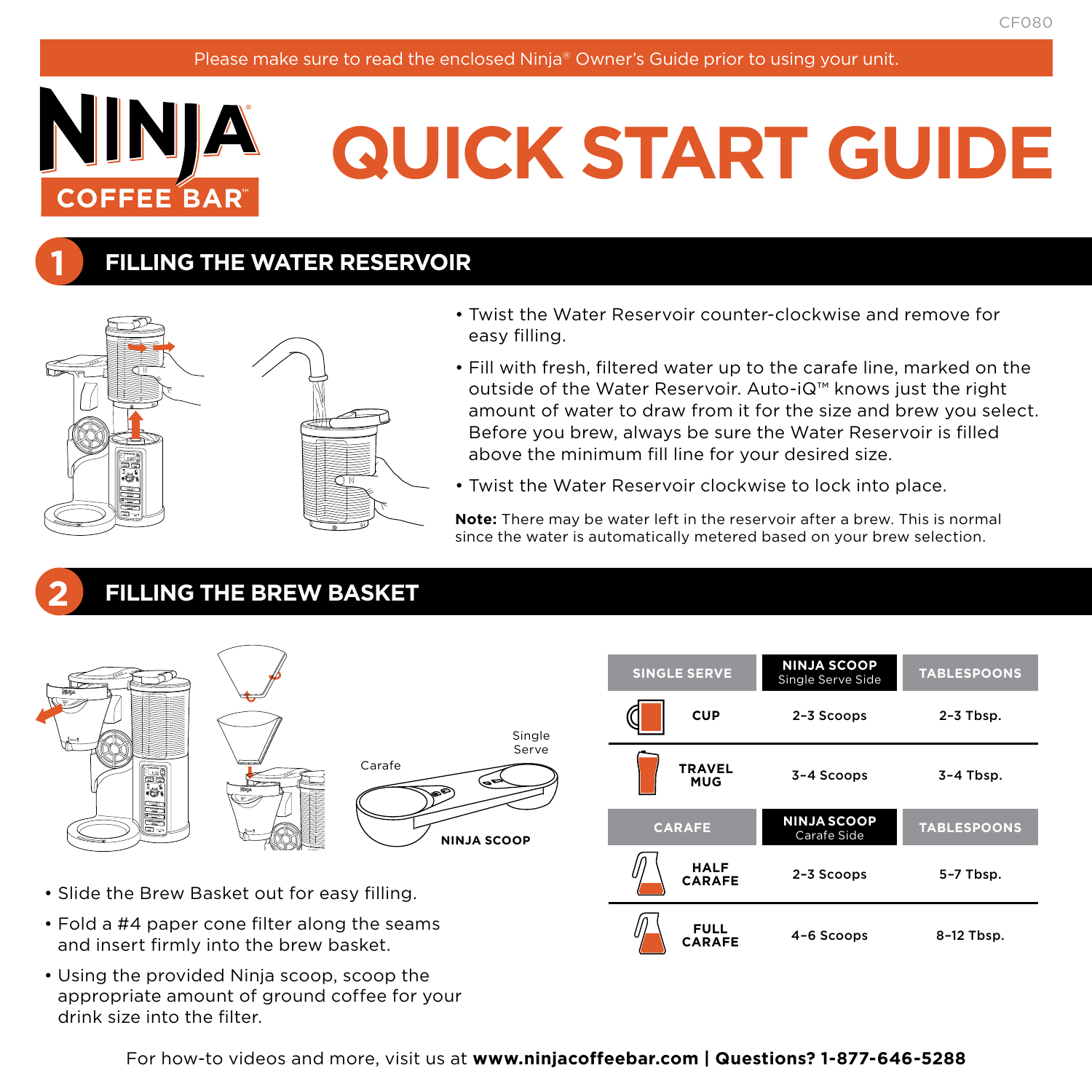# **PLACING YOUR CUP, TRAVEL MUG, OR CARAFE**



#### **Brew a Single Cup**

**4**

**3**

- Remove the carafe and fold down the cup platform.
- Place a 12-oz. (or larger) cup or mug on the cup platform.



#### **Brew a Travel Mug**

- Remove the carafe.
- Place a 16-oz. (or larger) travel mug on the base of the Coffee Bar.



#### **Brew a Carafe**

• Make sure the cup platform is folded up.

DELAY BREW CLASSIC BREW RICH BREW OVER ICE BREW <sup>D</sup>BREW COFFEE) TRAVEL HALF -ww CLEAN DRIP STOP

• Set the carafe in place on the base of the Coffee Bar.

#### **MAKING ICED COFFEE?**

Fill your cup, travel mug, or carafe with ice before placing under the brew basket.

IMPORTANT NOTICE: Do not use glassware. However, the provided glass carafe is safe to use due to the specialized glass material used.

### **CHOOSE YOUR SIZE**



Select your size on the multi-serve dial.

**NOTE:** The size you select remains illuminated in standby mode and does not shut off.

### **NOT ALL CUPS ARE CREATED EQUAL**

Our "cup" is larger than the 5-oz. cup size you may be used to with other coffee makers. So, no need to use a dainty coffee cup—your favorite mug will work great.

#### How much will the CUP and TRAVEL MUG settings actually make?\*

| SIZE.                       | <b>CLASSIC</b> | <b>RICH</b> | <b>OVER ICE</b><br>(filled with ice) | <b>OVER ICE</b><br>(coffee only) | <b>SPECIALTY</b> |
|-----------------------------|----------------|-------------|--------------------------------------|----------------------------------|------------------|
| у<br><b>CUP</b>             | 9.5 oz.        | 8.8 oz.     | 9.5 oz.                              | 3.7 oz.                          | 3.1 oz.          |
| <b>TRAVEL</b><br><b>MUG</b> | 14 oz.         | 13.2 oz.    | 14 oz.                               | 5.8 oz.                          | 4 oz.            |

\*approximate brew volumes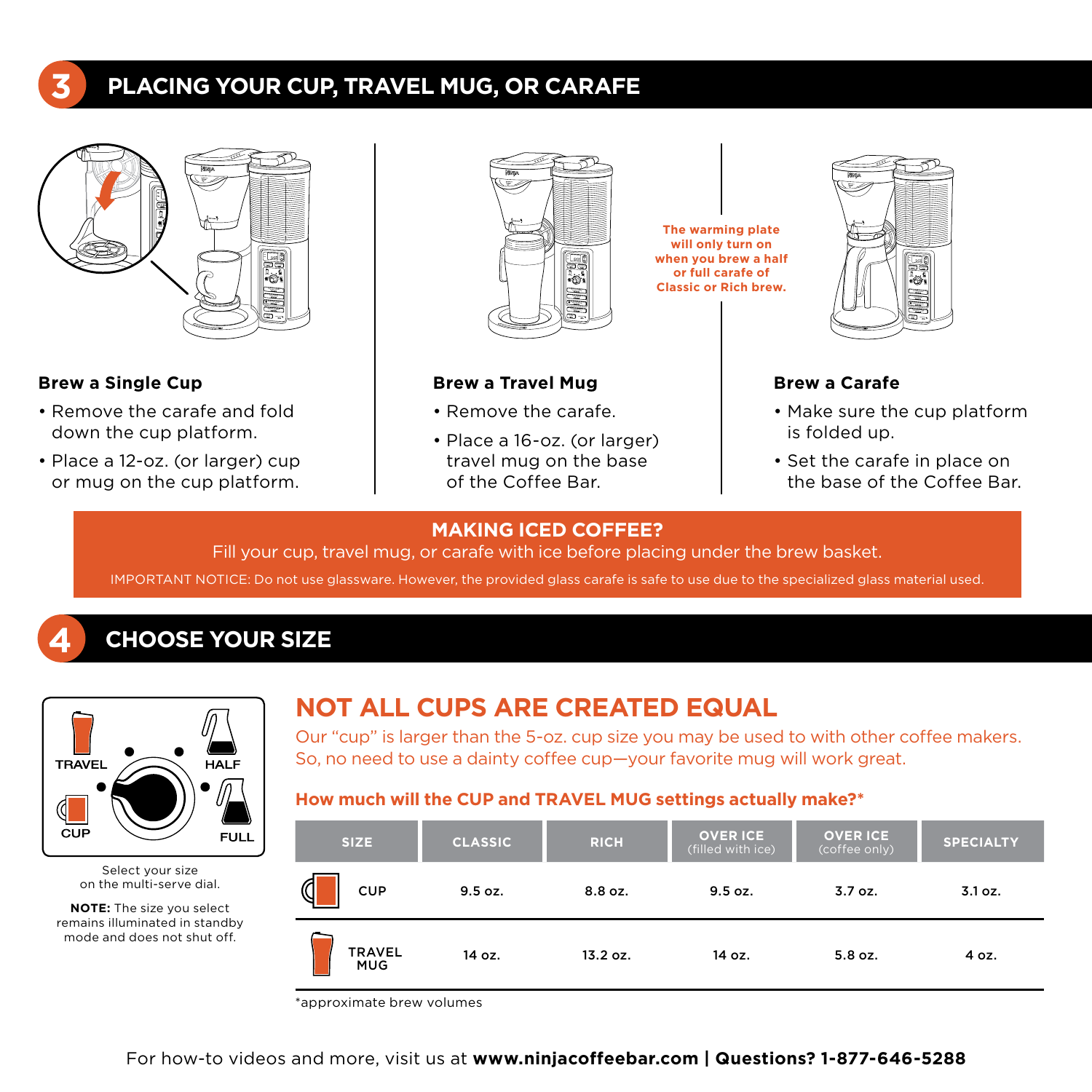**5**

# **HOW DO I KNOW IT'S WORKING ITS MAGIC?**

Each brew has a pre-infusion cycle that unlocks the flavors of your favorite coffee. The brew will begin, pause to pre-infuse, and be quiet for a short period of time before it resumes the brew.



Smooth, balanced flavor from your favorite coffee.



Richer, more intense than Classic, but not bitter coffee flavor that stands up to milk, cream, or flavoring.



Specially designed to brew hot over ice to lock in flavor for freshly brewed iced coffee that is not watered down. **Always fill your vessel with ice before brewing.**

**SPECIALTY BREW** (CONCENTRATED COFFEE)

Super-rich concentrate designed to create all kinds of hot milk-based, iced, and frozen blended coffeehouse-style drinks.



carafe of coffee at the ideal drinking temperature and automatically turns off after two hours.